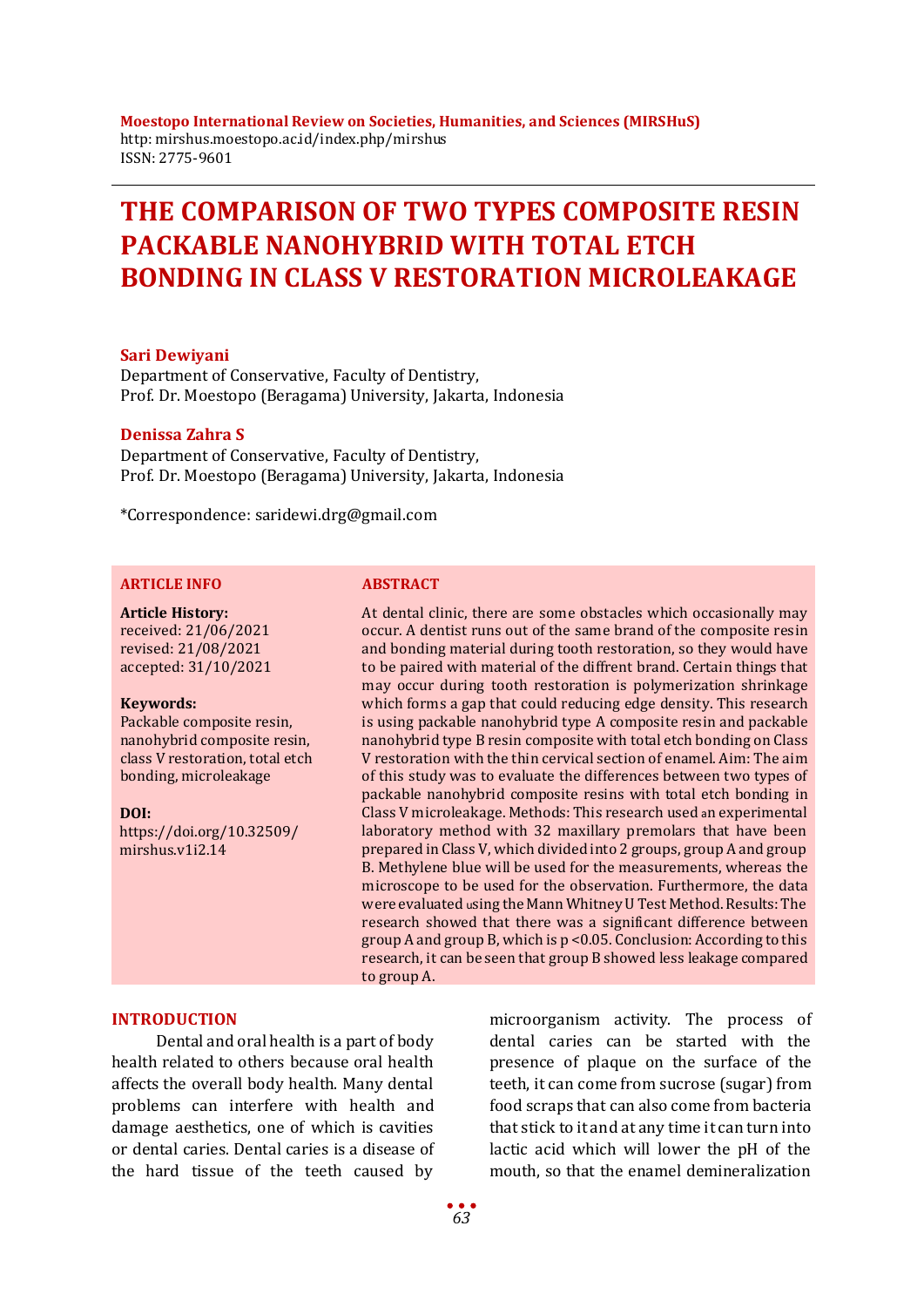continues to become dental caries. The way to detect dental caries is to make it more recognizable, then grouping or classifying it.(Irianto et al., 2018)

The treatment to repair dental caries is filling the teeth or restorations. A restorative material that is often used and is able to restore dental function in chewing and aesthetics is composite resin.(Budimulia et al., 2018)

The advantages of composites are in the clinical manipulations, low heat transfer, long lasting for anterior teeth, insoluble in saliva, and tooth color. Composite resins can also be used in posterior teeth, as they are more abrasive resistance than glass ionomer cements and superior elasticity to amalgam.<br>As technology advances, developing technology composite resins with a combination of two filler sizes such as microhybrid and nanohybrid types. The composite resins classification is based on manipulation, consisting of packable composite and flowable composite.(Anusavice et al., 2018)

A problem that often arises in<br>site resin restorations is composite resin restorations is polymerization shrinkage.(Anusavice, 1996) Burke and Qualthrough (1994) argue that shrinkage of polymerization can lead to the formation of gaps which can reduce edge density.(Siswadi et al., 1998) The gaps formed provide entry for bacteria and saliva and their components from the mouth, causing leakage of composite resin restorations edges.(Anusavice, 1996) Micro leakage can also be affected by the application of bonding. The bonding application consists of 2 systems, namely self etch and total etch. The use of self etch adhesive system is less sensitive than the total etch adhesive system.

Microleakage is defined as the microscopic gap between the cavity wall and the fill through which micro-organisms, liquids, molecules and ions can pass. These leaks can cause various conditions such as:<br>secondary caries. tooth discoloration. tooth discoloration. hypersensitivity reactions, and can even accelerate the damage to the fill itself. Edge leakage occurs due to failure of the fill

adaptation to the cavity wall.(Indriani, 2007)

In dental practice, problems often occur, such as when performing dental restorations, the composite resin or bonding material with the same brand runs out, so other brands are used, so this research was carried out in order to determine the quality of the fill against the edge leak. Based on the<br>background explanation above. the explanation above, the researcher is interested in discussing to explain whether or not there are any differences in two types of packable nanohybrid composite resin with total etch bonding on the edge leakage of class V restorations.

# **METHOD**

As this study involved human subjects, the Ethical Committee of Health Research from Universitas Prof. Dr. Moestopo (Beragama) has given permission for this study (146/KIP/FKGUPDMB/XI/2019). The research will be carried out in November 2019 at the Conservation Laboratory of the Faculty of Dentistry, Prof. Dr. Moestopo.

### **Types and Research Samples**

This type of research is a laboratory experimental research. The research sample used was permanent maxillary premolar teeth that had been extracted from several dental practices and public health centers in the Jakarta area which were collected from June to August 2019. The sample size was calculated using the Federer formula with the following calculations. [7]:

| $(n-1)$ $(t-1) \ge 15$ |
|------------------------|
| $(n-1)$ $(2-1) \ge 15$ |
| $(n - 1) \ge 15$       |
| $n - 1 \geq 15$        |
| $n \geq 16$            |
| n: number of samples   |
| t: number of groups    |

The minimum number of samples to be used in this study were 16 samples in each treatment group. The total sample used was 32 samples.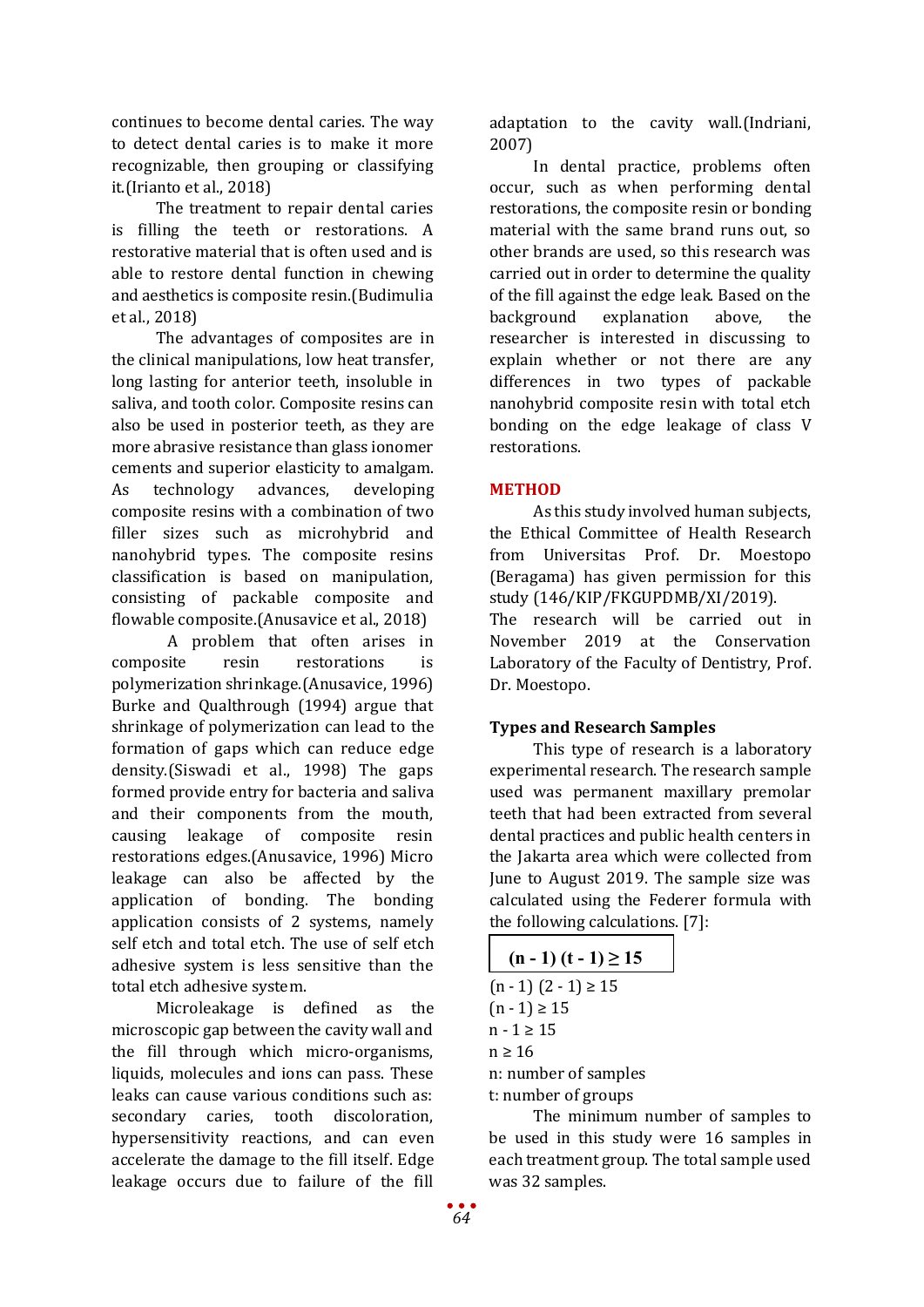Inclusion and Exclusion Criteria

The inclusion criteria in this study were: (1) extracted lower premolar teeth, (2) caries-free teeth, (3) teeth with intact enamel, and (4) teeth free of stains. While the exclusion criteria were: (1) Teeth that had been prepared but had penetrated the pulp, (2) Teeth that had been filled but were broken, and (3) Teeth that had been filled but changed color.

# **Tools and Materials**

The materials used in this study were: (1) extracted maxillary premolar teeth, (2) packable nanohybrid composite resin type A (i-Dental), (3) packable nanohybrid composite resin type B, (4) ) Artificial Saliva, (5) OZERA clear nail polish, (6) Acetone, (7) 2% methylene blue solution, (8) NaOCl solution, (9) Scotchbond etchan etching, (10) 3M universal single bond, and (11) ) Red night.

The tools in this study were: (1) Strong 207 B micromotor, (2) Strong 207 B low speed contra angle handpiece, (3) Incubator, (4) 15x magnification microscope, HM-LUX 3, Portugal, (5) Bur round small, (6) Diamond Bur, (7) Standard tools, (8) Periodontal probe, (9) Elipar 1000 W LED (Light Emitting Diode), (10) Dappen glass, (11) Microbrush, (12) Separating Disc, and (13) Air sprays.

Procedure :

1. Sample Preparation:

- a. Samples are checked to ensure compliance with criteria.
- b. Before preparation, the entire crown was cleaned with NaOCl solution and divided into two types, type A and type B.
- c. All samples were prepared, Class V with a length of 3 mm, a width of 3 mm and a depth of 2 mm on a bucoservical measured with a periodontal probe.
- d. Apply the etching material and let stand for 15 seconds then the cavity is rinsed and dried.
- e. Followed by the application of generation V bonding over the etched tooth surface 1 smear, then irradiated for 10 seconds with a light cure.
- f. Teeth that had been bonded were restored using composite resin type A and composite resin type B and then irradiated for 40 seconds.
- g. Finishing using enhance.

2. Micro Leak Test Procedure with separation technique:

- a. Both types were immersed in artificial saliva and stored in an incubator at 37 ° C for 24 hours.
- b. After that, all surfaces of the teeth were smeared with two coats of nail polish except for the 1 mm area around the cavity edges and the apical part of the sample was coated with red wax.
- c. Then the sample was immersed in a 2% methylene blue solution for 24 hours at room temperature.
- d. Nail polish is removed using acetone
- e. The tooth was cleaved sagittally in the center of the restoration using a separating disc.
- f. Testing of data samples was done by looking at the tooth pieces using a 15x magnification stereomicroscope

# **Data Analysis**

Data analysis was performed using the non-parametric Mann-Whitney U test, which begins with the Shapiro Wilk normality test because this test is effective and valid for small samples (<50 samples).

# **RESULT AND DISCUSSION**

The study was conducted on 32 maxillary premolar teeth that had been extracted and prepared with a Class V cavity design then divided into 2 groups  $(n = 16)$ , namely type A and type B, filled with composite resin. packable nanohybrid type A and packable nanohybrid composite resin type B using total etch bonding. The restoration edge leak test on the sample using a 15x magnification microscope. The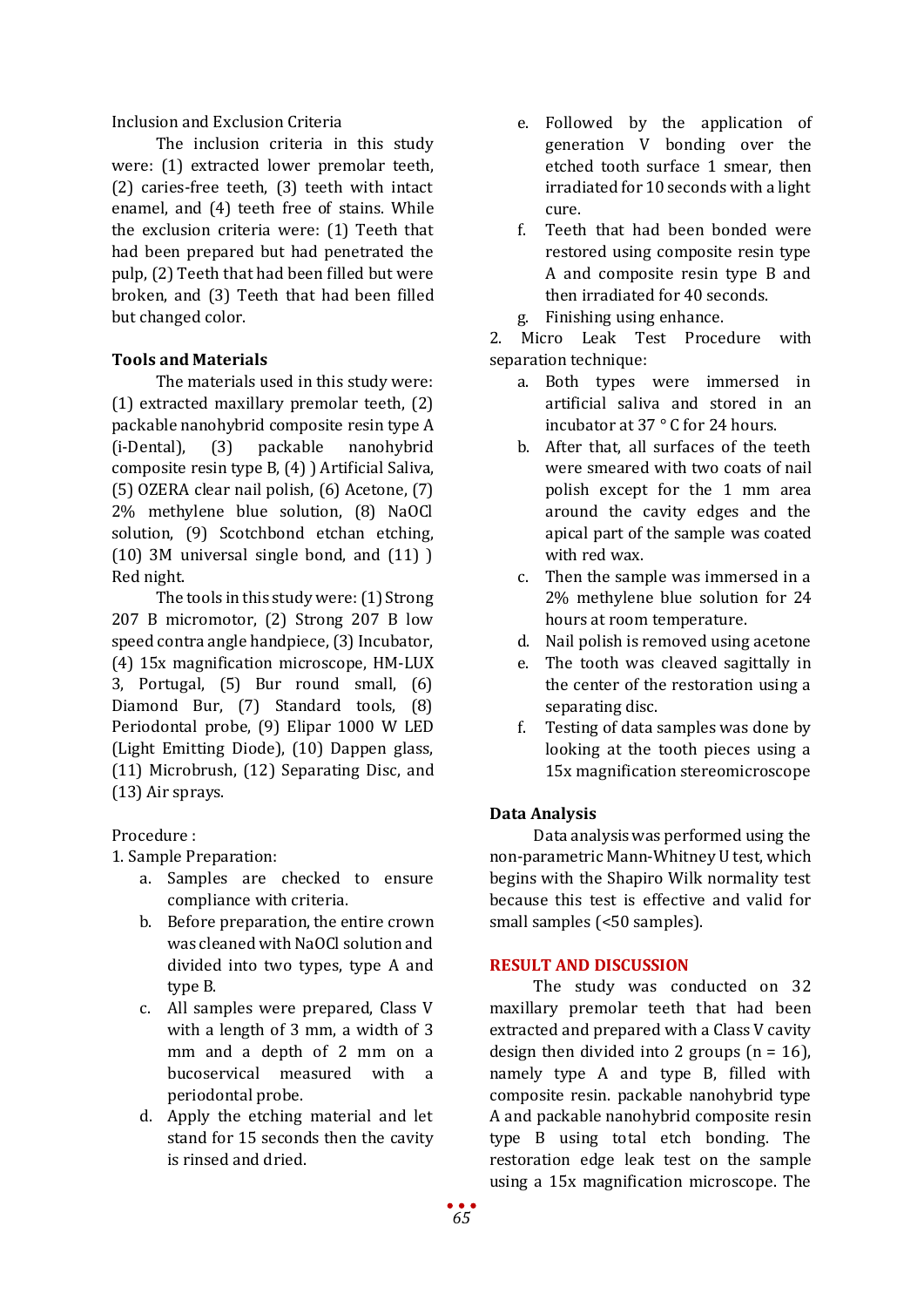results obtained were assessed by a scoring system with a score of 0-3. From the research conducted on the leakage edge of the packable nanohybrid composite resin type A and type B packable nanohybrid composite resin with total etch bonding, the results are shown in table 1.

**Table 1.** Edge leakage measurement results

| <b>Score</b>   | Nanohybrid          | Percentage | Nanohybrid          | Percentage |
|----------------|---------------------|------------|---------------------|------------|
|                | Packable            |            | Packable            |            |
|                | Composite           |            | Composite           |            |
|                | <b>Resin Type A</b> |            | <b>Resin Type B</b> |            |
| $\theta$       | 1                   | 6.25%      | 8                   | 50%        |
| 1              | 2                   | 12.5%      | 6                   | 37.5%      |
| $\overline{2}$ | 4                   | 25%        | $\overline{2}$      | 12.5%      |
| 3              | 9                   | 56.25%     | 0                   | 0%         |
|                |                     |            |                     |            |

Information:

0: No penetration of methylene blue

1: The penetration of methylene blue reaches half of the cavity wall

2: The penetration of methylene blue exceeds half of the cavity wall but does not reach the axial wall of the cavity

3: Penetration of methylene blue covers all cavity walls including axial walls

From the table above, it can be seen that the type A group has 1 sample with a score of 0, 2 samples with a score of 1.4 samples with a score of 2 and 9 samples with a score of 3.In the type B group has 8 samples with a score of 0.6 samples with a score 1, 2 samples with a score of 2 and 0 samples at a score of 3. The results of observations using a 15x magnification microscope were analyzed by the Mann Whitney U Test to see<br>differences between all groups of differences restoration edge leakage. First, the normality test was conducted using the Shapiro Wilk test because this test was effective and valid for small samples (<50 samples). The results of the normality test with Shapiro Wilk can be seen in table 2.

**Table 2**. Shapiro Wilk

| <b>Composite Resin</b> | Sig. |  |
|------------------------|------|--|
| Type A                 | .001 |  |
| Type B                 | .001 |  |

Normality test results Shapiro Wilk on packable nanohybrid composite resin type A with packable nanohybrid composite resin type B, namely Sig. <0.05 so it can be said that the data are not normally distributed. Therefore, Mann Whitney U was used to test the analysis.

**Table 3**. Mann Whitney U

| Composite Resin  | p value |
|------------------|---------|
| Type $A: Type B$ | 0.00    |

The results of the Mann Whitney U statistical test (Table 3) on packable nanohybrid composite resin type A with packable nanohybrid composite resin type B showed a value of  $0.00$  (p <0.05) which means that there is a significant difference between packable nanohybrid composite resins. Type A and packable nanohybrid type B with total etch bonding against edge leakage of Class V restorations. Therefore, there are similarities between the brand of composite resin and the brand of bonding issued by the same factory, so it affected to a better polymerization bond rather than using a composite resin with different bonding materials.

The results above indicate a significant difference between packable nanohybrid composite resin type A and packable nanohybrid composite resin type B. This difference is indicated by the p value obtained from the results of the Mann Whitney Test analysis, which is 0.00 less than the p value of 0,05. The packable nanohybrid composite resin used in this study is type A and type B, the packable